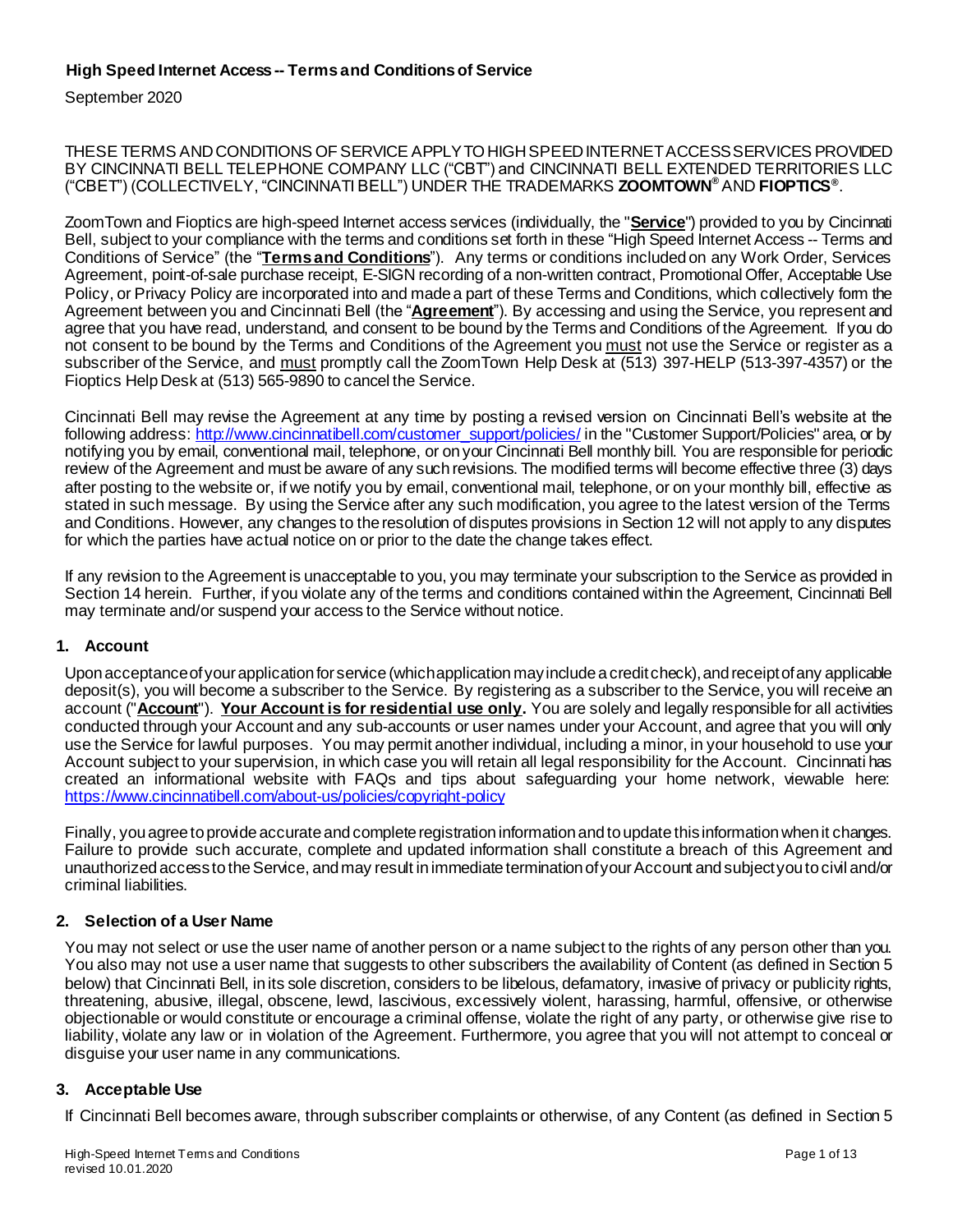below) that is available by you, your customers, or generally made available through your Account or in a Public Area (as defined in Sectio[n 5.1.1](#page-3-1) below), and Cincinnati Bell, in its sole discretion, considers such Content to be libelous, defamatory, invasive of privacy or publicity rights, threatening, abusive, illegal, obscene, lewd, lascivious, excessively violent, harassing, harmful, offensive, or otherwise objectionable or would constitute or encourage a criminal offense, violate the right of any party, or otherwise give rise to liability, violate any law, or violate the Agreement, Cincinnati Bell shall have the right, but not the obligation, to immediately remove such Content and/or to terminate your Account without notice. This policy applies to any Content made available by you, your customers, or generally made available through your Account.

As a subscriber, you agree not to use the Service to:

- (a) upload, post, email, transmit or otherwise make available any Content that is unlawful, harmful, threatening, abusive, harassing, tortuous, defamatory, vulgar, obscene, libelous, invasive of another's privacy, hateful, or racially, ethnically or otherwise objectionable;
- (b) harm minors in any way;
- (c) impersonate any person or entity, including, but not limited to, a Cincinnati Bell official, forum leader, guide, or host, or falsely state or otherwise misrepresent your person or entity;
- (d) forge headers or otherwise manipulate identifiers in order to disguise the origin of any Content transmitted through the Service;
- (e) upload, post, email, transmit, or otherwise make available any Content that you do not have a right to make available under any law or under contractual or fiduciary relationships (such as inside information, proprietary and confidential information learned or disclosed as part of employment relationships or under nondisclosure agreements);
- (f) upload, post, email, transmit, or otherwise make available any Content that infringes any patent, trademark, trade secret, copyright or other proprietary rights ("Rights") of any party;
- (g) upload, post, email, transmit, or otherwise make available any unsolicited or unauthorized advertising, promotional materials, "junk mail," "spam," "chain letters," "pyramid schemes," or any other form of solicitation, except in those areas that are designated for such purpose;
- (h) upload, post, email, transmit, or otherwise make available any material that contains software viruses, or any other computer code, files, or programs designed to interrupt, destroy, or limit the functionality of any computer software or hardware or telecommunications equipment;
- (i) disrupt the normal flow of dialogue, cause a screen to "scroll" faster than other users of the Service are able to type, or otherwise act in a manner that negatively affects other users' ability to engage in real time exchanges;
- (j) interfere with, disrupt, or cause a disruption to the Service, servers, or networks connected to the Service, or disobey any requirements, procedures, policies, or regulations of networks connected to the Service;
- (k) intentionally or unintentionally violate any applicable local, state, national or international law, including, but not limited to, regulations promulgated by the U.S. Securities and Exchange Commission, any rules of any national or other securities exchange, including, without limitation, the New York Stock Exchange, the American Stock Exchange or the NASDAQ, and any regulations having the force of law;
- "stalk" or otherwise harass another; NOR
- (m) collect or store personal data about other users.

Any violation of this provision will constitute a breach of the Agreement, and Cincinnati Bell reserves the right in its sole and absolute discretion to temporarily or permanently suspend or terminate your access to the Service without notice.

## **4. High-Speed Internet Access-- Privacy Policy**

### **4.1. General**

We respect your privacy and are committed to protecting personally identifiable information you may provide us by visiting our Websites or that we may obtain or collect from you with respect to your use of the Service. This *High Speed Internet Access Privacy Policy* is specific to the Service but should be read in conjunction with the *Cincinnati Bell Privacy Policy*, available at:<http://www.cinbell.com/privacy>. The *Cincinnati Bell Privacy Policy* describes the types of information we will collect about our customers in connection with your use of the Cincinnati Bell, ZoomTown and Fioptics websites. This *High Speed Internet Access Privacy Policy* will instruct you on how to manage the collection and use of your personal information in connection with your use of high-speed internet access service. Should you have any questions related to the privacy of your data please feel free to contact us at: privacy @cinbell.com. In the event of a conflict between this Privacy Policy and the Cincinnati Bell Privacy Policy, the terms of this Privacy Policy will control. This Privacy Policy is effective on the date posted above and may be amended from time to time.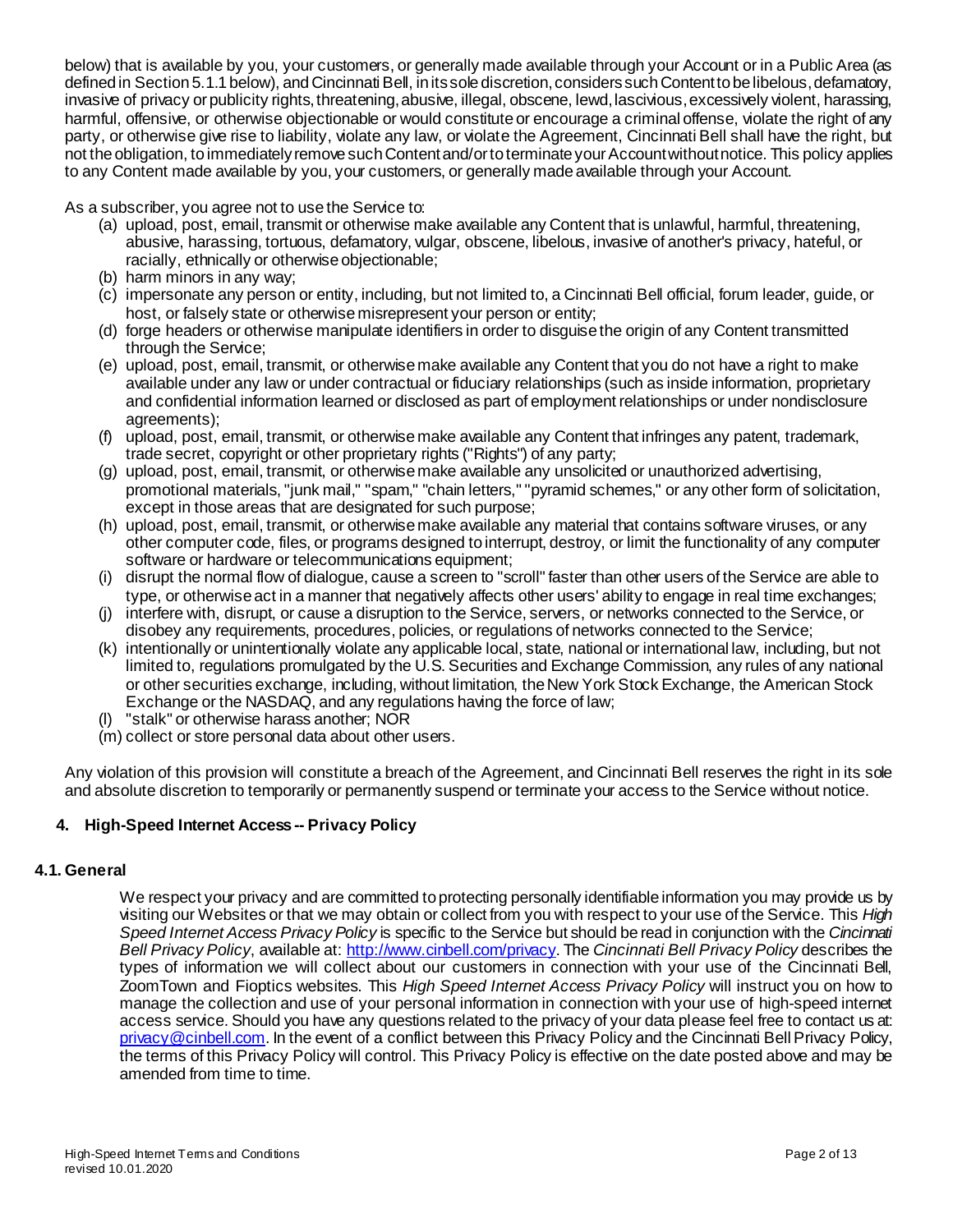## **4.2. Types of Information Collected**

Cincinnati Bell collects and maintains the following types of information on high-speed Internet access subscribers:

a. Personally Identifiable Billing Information

This information includes your name, address, email address and telephone number, as well as financial account information (e.g. credit or debit card numbers, bank account numbers, etc.) which you have actively submitted, which may be required for billing purposes. If we obtained a credit report in connection with the opening of your account, it may also include information included in the credit report. As this information is of a very personal and sensitive nature, it is not used for any other purpose other than billing. This information is not shared or distributed beyond Cincinnati Bell.

b. Other Sources of Personally Identifiable Information

On occasion, Cincinnati Bell and its partners may run promotions in which we request personally identifiable information. This information may include, but is not limited to:

- 1. Name
- 2. Address
- 3. Telephone number
- 4. Email address

Providing this information to Cincinnati Bell is strictly voluntary and necessary to participation in promotions or sweepstakes. If you do not want your personally identifiable information collected, please do not submit it to us.

c. Non-Personally Identifiable Information

This information is data about usage and Service operation that is not associated with a specific personal identity. Examples of this type of information include the type of Internet browser and the type of computer operating system you are using. We collect and analyze non-personally identifiable information to evaluate subscribers' use of the Service and to enhance subscribers' online experience. Most non-personally identifiable data is collected via cookies or other analysis technologies.

### **4.3. How We Use Personally Identifiable Information**

When you do provide us with personally identifiable information, we may use that information in the following ways:

- a. to contact you;
- b. to install, configure, operate, provide, support, and maintain the Service;
- c. to manage the network supporting the Service;
- d. to confirm you are receiving the level(s) of service requested and are properly billed;
- e. to make you aware of new products or services that may be of interest to you;
- f. to understand the use of, and identify improvements to, the Service;
- g. to detect unauthorized reception, use, or abuse of the Service;
- h. to determine whether there are violations of any applicable policies and terms of service;
- i. to obtain a credit report or to contact a creditor; and
- j. to comply with law.

### **4.4. Disclosure of Email Content**

Cincinnati Bell will not randomly monitor or disclose the contents of private communication (e.g., email). However, Cincinnati Bell reserves the right, as permitted by law, to monitor or disclose the contents of private communication if it in good faith believes that such action is necessary under the following conditions:

- a. to comply with applicable law, regulation or valid legal process (e.g., warrant, court order);
- b. to protect and defend the rights or property of Cincinnati Bell; and/or
- c. in emergencies when personal safety is at issue.

### **4.5. Email Contact from Cincinnati Bell**

Cincinnati Bell is an ardent advocate of online privacy. As a result, we do not take SPAM or other Unsolicited Commercial Email (UCE) lightly. With this in mind, Cincinnati Bell may still occasionally contact its subscribers via email. For this reason, Cincinnati Bell reserves the right to use its subscriber email database as follows:

a. **Email Programs.** On occasion, Cincinnati Bell may elect to contact subscribers by email about forthcoming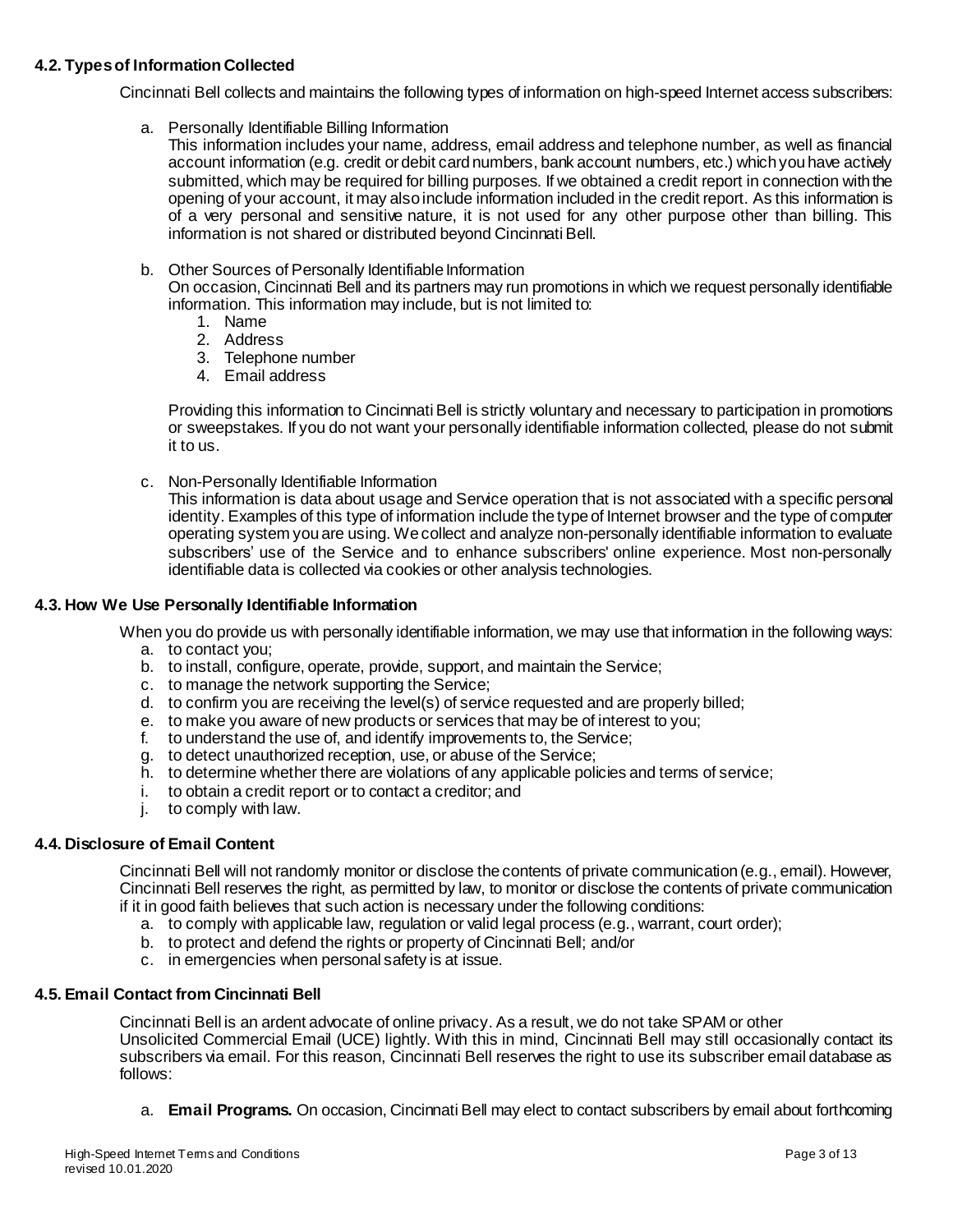Services offerings or changes to the Service, or solicit subscriber assistance with our ongoing customer care and performance improvement programs. All such contacts will consist of a single, brief email describing the Services offered or subject to change, or the customer care / services improvement initiative. Subscribers will be given options as to how to respond with respect to the content of the email. With each such email, you will be given the opportunity to opt out of future emails of a similar nature.

- 1. **Subscriber Surveys.** Cincinnati Bell is committed to providing outstanding customer service. As part of our ongoing performance improvement efforts, we will occasionally ask subscribers to participate in online surveys and other studies designed to improve the performance and usability of our products and Services. Participation in such surveys is always optional.
- 2. **Notice of New or Changing Services.** Cincinnati Bell regularly adds new services and new features to its existing Services. Cincinnati Bell may contact its subscribers via email with information regarding these new Services. Cincinnati Bell provides its subscribers with the option to subscribe to these new features or Services, which will require some affirmative action on the part of the subscriber if they will increase subscribers' costs or fees. If the new features or Services will not increase the subscribers' costs or fees, Cincinnati Bell may provide subscribers with an opportunity to decline installation of the new features or Services if feasible. In both cases, Cincinnati Bell will provide instructions in the email as to how to subscribe to or decline the Services, as well as how to opt out of receiving similar notices of new Services and features in the future where such new Services or features are optional.
- b. **Communications Related to Transaction Account, Website, and Maintenance Activities.** You may receive email communications from us related to your account, the Services, and website and Services maintenance activities. In the event of system upgrades, Cincinnati Bell may contact you via email with additional information and instructions relative to the changes. Upon receipt of these notices, you are responsible for any follow-up actions described therein. If the instructions are unclear, please contact the ZoomTown Help Desk at (513) 397-HELP (513-397-4357) or the Fioptics Help Desk at (513) 565-9890. Email System Notifications will only be distributed when absolutely necessary. Subscribers may not opt out of emails concerning System Notifications at this time.

### **4.6. Parental Consent Required; Use of Service by Persons Younger than 18**

Our Services are marketed to be purchased by adults, or with the consent of persons 18 or older. From time to time, parents and guardians may permit their children under 18 to use the Service. However, Cincinnati Bell does not knowingly allow anyone under 18 to provide any personally identifiable information, and Cincinnati Bell does not knowingly collect personally identifiable information from, anyone under 18 via the Service. Furthermore, the law would require us to obtain verifiable parental consent before knowingly collecting any personally identifiable information from children under the age of 13. While Cincinnati Bell does not collect personally identifiable information from children under the age of 13, all children should obtain permission from a parent or guardian before sending personal information over the Internet. Any violation of this provision may constitute a breach of the Agreement and Cincinnati Bell, it its sole discretion, may suspend or terminate your access to the Service without notice.

## <span id="page-3-0"></span>**5. Content**

### **5.1. Subscriber Content**

You are solely responsible for all information, technology, products, processes, data, communications, software, photos, video, graphics, music, sounds, and other material and services (collectively referred to as "Content") that you transmit through your Account and/or make available on or through your web site or any of your customer's web sites.

### <span id="page-3-1"></span>**5.1.1 Submission of Content to Public Areas**

"Public Area" means chat areas, public message boards, newsgroups or email functions offered as part of the Service. By submitting or uploading Content to any Public Area, you automatically grant to and/or warrant that the owner of such Content has expressly granted to Cincinnati Bell a royalty-free, perpetual, irrevocable, nonexclusive, unrestricted right and license to use, reproduce, modify, adapt, publish, translate, create derivative works from, distribute, perform and display such Content (in whole or part) worldwide and/or to incorporate it in other works in any form, media or technology now known or later developed for the full term of any Rights that may exist in such Content.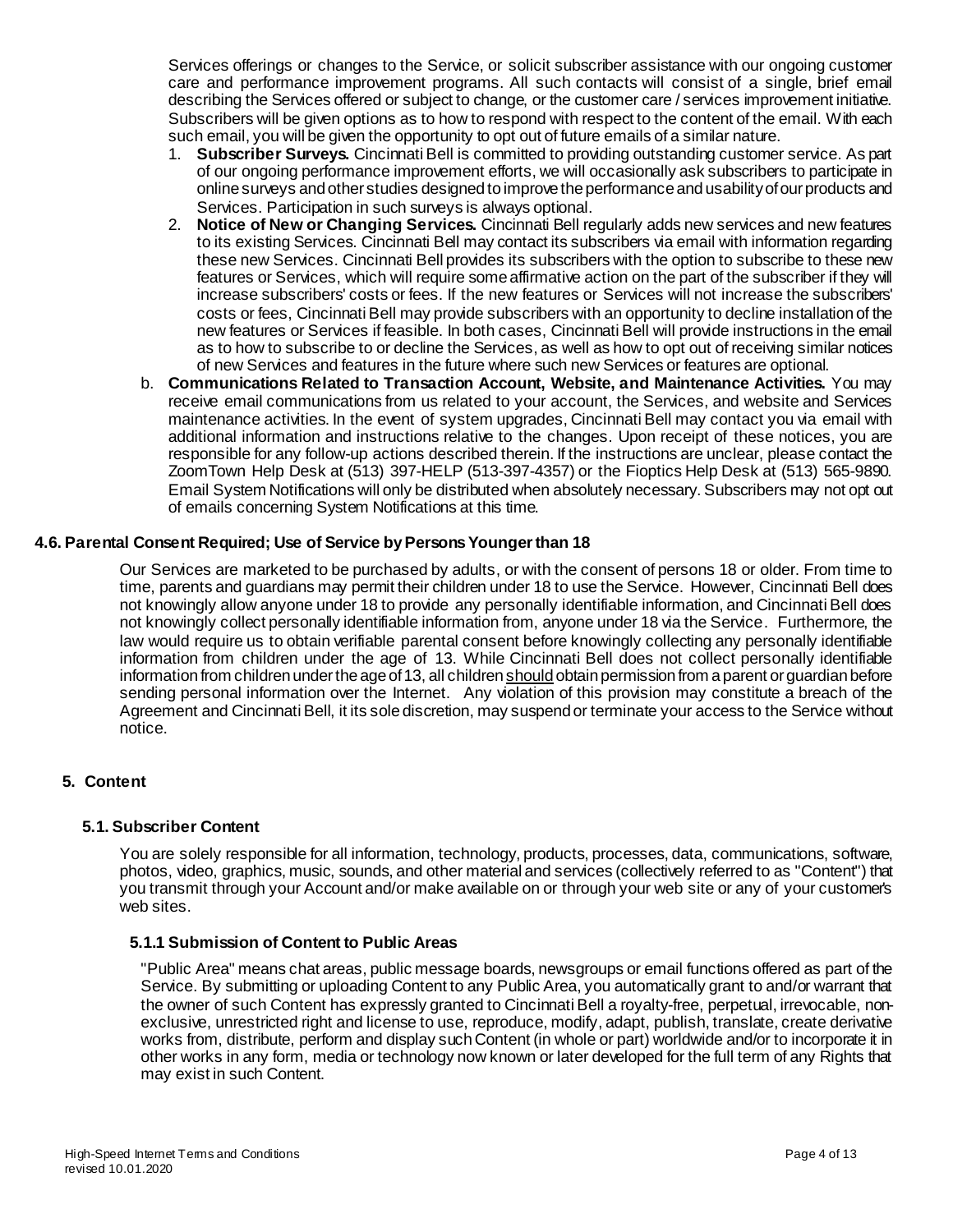## <span id="page-4-0"></span>**5.1.2 Compliancewith Digital Millennium Copyright Act**

You agree to fully comply with copyright law and all provisions of the Digital Millennium Copyright Act of 1998 (the "**DMCA**") and to fully cooperate with Cincinnati Bell in its efforts to comply with the DMCA. Cincinnati Bell may investigate any reported violation of its policies or complaints of infringement relating to your use of the Service and take any action that it deems appropriate. Such action may include, but is not limited to, issuing warnings, and suspension or termination of your Account and access to the Service. In the event that you believe that any third party has infringed on any copyrighted material of yours, you shall provide Cincinnati Bell with notice in compliance with the provisions of the DMCA. See our informational webpage "File a Notice of Claimed Copyright Infringement" available at: [http://www.cincinnatibell.com/customer\\_support/policies/dmca/.](http://www.cincinnatibell.com/customer_support/policies/dmca/) Furthermore, you agree that Cincinnati Bell shall have no liability until such time as such notice has been actually received. If Cincinnati Bell receives a valid notice that your use constitutes alleged infringement, Cincinnati Bell will take action consistent with the requirements of the DCMA, including but not limited to terminating your Account and access to the Service. Please refer to the *Cincinnati Bell Copyright Infringement Policy* for more information, available at[: http://www.cinbell.com/customer\\_support/policies/copyright\\_policy/](http://www.cinbell.com/customer_support/policies/copyright_policy/)

### **5.2. Service Content**

### **5.2.1 Accessing Content**

You acknowledge that:

- 1. The Service permits access to Content that is or may be protected by copyrights, trademarks, patents or other proprietary rights (including intellectual property) ("**Rights**") owned by Cincinnati Bell and other third parties;
- 2. These Rights are valid and protected in all media existing now or later developed; and
- 3. Except as is explicitly provided otherwise, applicable copyright and other intellectual property laws shall govern your use of Content; provided, however, that such use does not grant you a license under any of the Rights in the Content described herein.

All such Rights are retained by Cincinnati Bell and its affiliates and/or any third party owner of such Rights. Further, you agree that you may upload software files, message boards or otherwise transmit only Content that is not encrypted; Content that is not subject to any Rights; and/or Content for which any holder of Rights has given express authorization for its distribution.

### **5.2.2 Intellectual Property Rights in Content**

You understand that rights in any Content, including any compilations on the Service, that is copyrighted by a third party, is claimed and reserved by Cincinnati Bell and may not be copied, used, uploaded, posted, transmitted, distributed or reproduced in any way without the express written consent of Cincinnati Bell. If you wish to obtain rights to copy any Content on the Web Site, please email your request to [customercare@cinbell.com.](mailto:customercare@cinbell.com.)

### **5.2.3 Use of Trademarksor Service Marks**

The ZoomTown and Fioptics names and logos and all related product and service names, design marks and slogans (the "Marks") are the trademarks or service marks of Cincinnati Bell and its affiliate companies (collectively "Cincinnati Bell"). You are not authorized to use any of the Marks in any advertising, publicity, or in any other commercial manner without the prior written consent of Cincinnati Bell. If you wish to obtain such authorization, please email your requ[est to](mailto:customercare@cinbell.com) **[customercare@cinbell.com](mailto:customercare@cinbell.com)**.

## **6. Customer System Requirements; Required Hardware; Required Software**

### **6.1. Customer System Requirements**

In order to receive the Service, your computer must meet minimum system requirements and your network must include the software provided by Cincinnati Bell and a compatible modem/gateway. Information about computer, system, and network requirements can be found at:

- https://www.cincinnatibell.com/help-center/internet/equipment OR
- through a Cincinnati Bell sales representative.

Cincinnati Bell recommends using Cincinnati Bell provided hardware (i.e., an ADSL gateway/modem, DOCSIS/cable gateway/modem, or fiber/GPON gateway/modem, as applicable), as our modems/gateways are specially configured to provide optimum service and enables Cincinnati Bell to remotely troubleshoot issues should you require technical support. If you choose to provide your own modem/gateway Cincinnati Bell cannot guarantee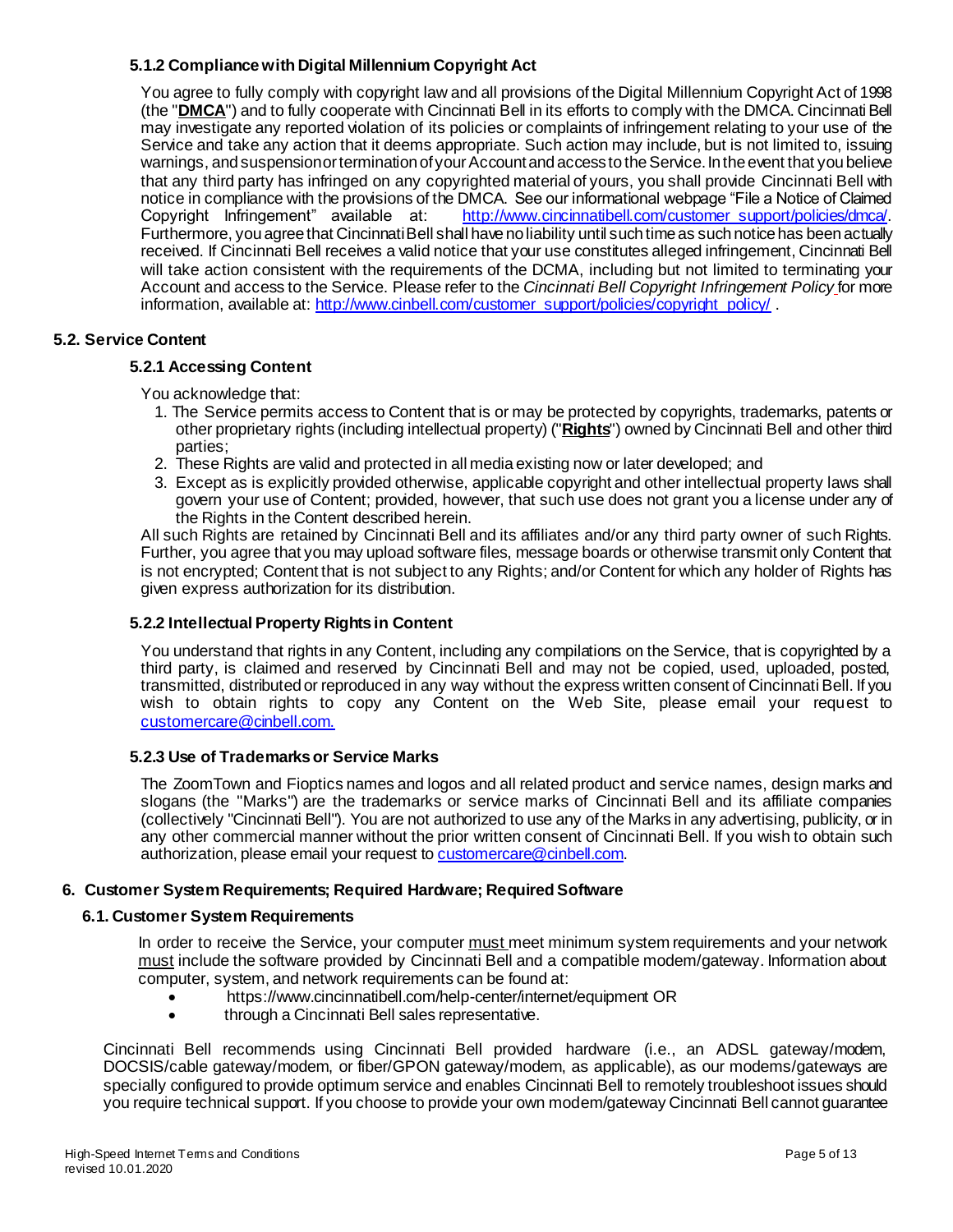that your service will work and charges may apply for technical support. The charges for this technical support can be found as follows:

| <b>Description</b>                                                                                                                                                                                             | Price              |
|----------------------------------------------------------------------------------------------------------------------------------------------------------------------------------------------------------------|--------------------|
| Premium Technical Support -<br><b>Standard Session/Single PTS session</b><br>lasting between 20 and 60 minutes                                                                                                 | \$75.00/ one time  |
| <b>Premium Technical Support -</b><br><b>Advanced Session/Single PTS session time</b><br>lasting more than 60 minutes                                                                                          | \$125.00 / one     |
| Premium Technical Support -<br><b>Diagnostic Fee/Single PTS session</b><br>where customer committed to a one-<br>time session, but we were unable to<br>repair a PC, equipment, or software on<br>an NRC call. | \$40.00 / one time |
| <b>Premium Technical Support-</b><br>Unlimited Monthly support for users to<br>avoid one-time fees. (Requires a 12<br>month contract)                                                                          | \$14.99 per month  |

Cincinnati Bell reserves the right to determine which hardware and software is deemed optimal for delivering the Service, and to require that you use it, by performing certain software and hardware upgrades, including but not limited to: (i) distributing new equipment to be used in connection with the Service; and/or (ii) upgrading modem software and/or settings. Periodically, we will upgrade our network infrastructure. As this occurs, Cincinnati Bell reserves the right to establish new requirements by: (i) remotely upgrading or resetting modem equipment; and/or (ii) requiring Subscribers to install new equipment and software. If you are providing your own modem/gateway, you will be responsible for upgrading your equipment and will incur charges for Cincinnati Bell technical support to provide you with any necessary software upgrades to your service.

### **6.2. Hardware Agreement**

### **6.2.1 Equipment**

In order to receive the Service, you may need to install certain equipment in your computer system, network, and/or home. You agree that all of the equipment listed below ("**Equipment**") has been provided to you, as applicable and/or required, and belongs to Cincinnati Bell. Cincinnati Bell reserves the right to charge subscribers for use of the Equipment.

- 1. ADSL modem, DOCSIS/cable modem, or fiber/GPON modem
- 2. Telephone Line Microfilters
- 3. Jack Splitter
- 4. WiFi Extenders and Wireless Access Points (WAP)
- 5. Power Cords for all above Equipment

Cincinnati Bell grants you a non-exclusive, non-transferable, limited license to use the Equipment to access Cincinnati Bell's network only for use in connecting from authorized locations in accordance with this Agreement. Loss, theft, or physical damage to the Equipment is your responsibility.

### **A**. **Bring Your Own Gateway**

Cincinnati Bell recommends using a Cincinnati Bell provided modem, as our modems are specially configured to provide optimum service allowing the best support possible. Cincinnati Bell will allow the use of a customerowned gateway if the customer choose to not use the Cincinnati Bell provided modem. By choosing your own modem with your Cincinnati Bell Service, the following terms and conditions will apply:

Cincinnati Bell video service, static-IP option, and many Internet services with speeds 50 Mbps or lower may require a Cincinnati Bell modem to perform optimally. Customer-owned modems are likely to be incompatible with these types of service.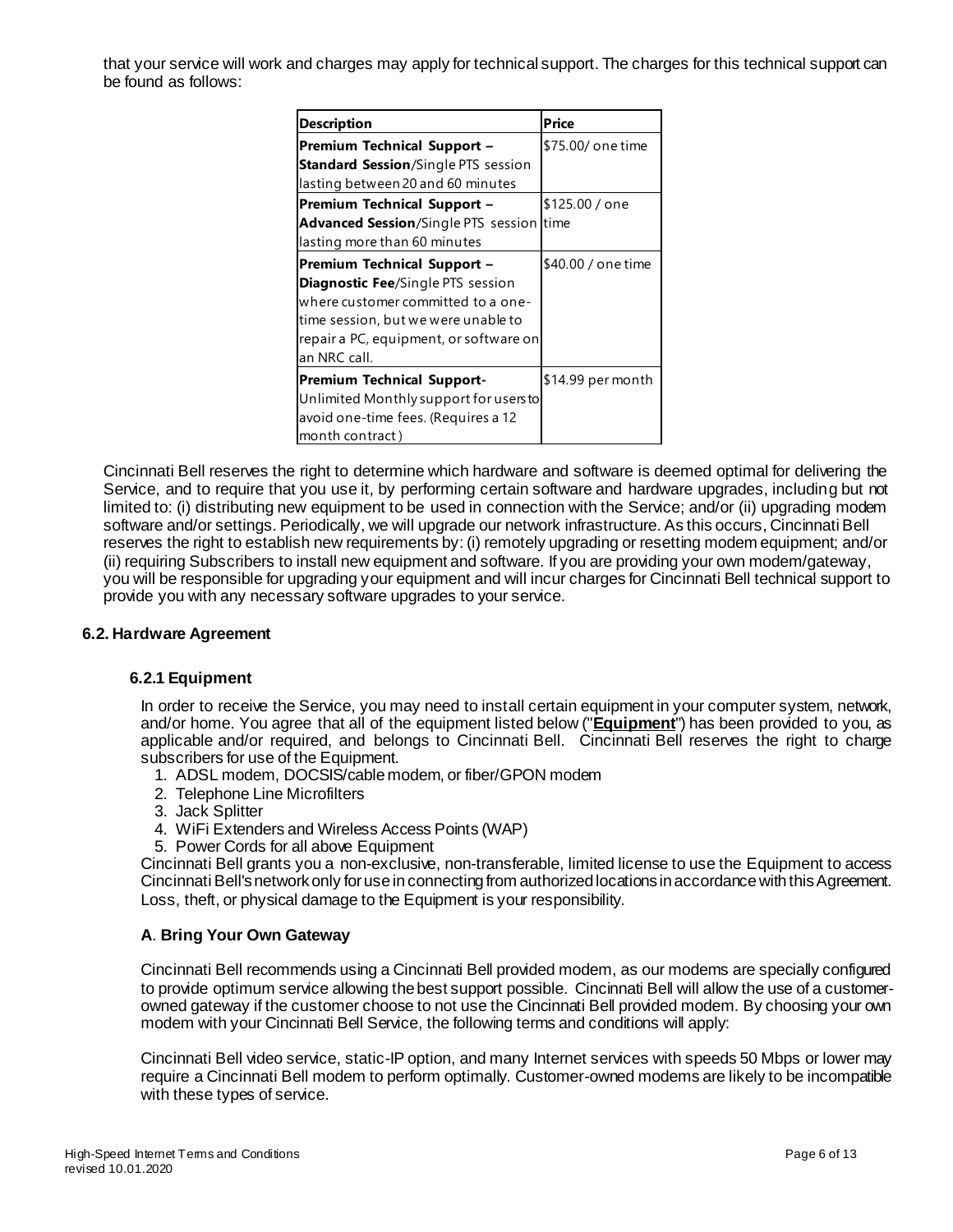When using a non-Cincinnati Bell modem, the level of support for the modem service will vary based on where the issue is found within the residence. Cincinnati Bell's technical support team will determine the level of support provided. If the support is outside of Cincinnati Bell's scope, the user will be referred to our Premium Technical Support Team, charges may apply.

If a CBT technician is required to dispatch to a residence to handle a technical issue with a non-Cincinnati Bell modem, charges will apply to such services.

### **6.2.2 Installation**

You may either self-install the Equipment or have Cincinnati Bell perform the installation. If Cincinnati Bell performs the installation a premises visit charge will be assessed and billed to you on your Cincinnati Bell monthly bill. In any event, Cincinnati Bell assumes no responsibility or liability for damages to your computer system, network, or home as a result of your attempts to install the Equipment or any installation performed by Cincinnati Bell.

## **6.2.3 Termination and Cancellation Policy**

- **A.** Cincinnati Bell does not anticipate that you will fail to pay for the Service(s) on a timely basis, and we do not extend credit to customers. Any fees, charges, and assessments due to late payment or nonpayment are liquidated damages intended to be a reasonable advance estimate of our costs resulting from late payments and non-payments. These costs will be difficult to calculate or to predict when we set such fees, charges, and assessments, because we cannot know in advance: (a) whether you will pay for the Service(s) on a timely basis, if ever; (b) if you do pay late, when you will actually pay; and (c) what costs we will incur because of your late payment or non-payment.
- **B. Equipment Termination Charge:** When terminating service, including porting out to another provider, you must return the modem and power cord to Cincinnati Bell or you will be charged One Hundred and Twenty Dollars (USD\$120.00); One Hundred Dollars (\$100.00) for the modem and Twenty Dollars (\$20.00) for the power cord (the "**Equipment Termination Charge**").The Equipment Termination Charge will appear on your monthly Cincinnati Bell bill unless you return these items, undamaged, on or before the 5<sup>th</sup>calendar dayfrom the day on which you or we terminate your Service (the "service **termination date")**. If you return the undamaged items after more than 5 calendar days but within 30 calendar days from your service termination date, you will see the Equipment Termination Charge and an equivalent credit on your monthly bill. You will not receive any credit for returning these items unless they are receivedby Cincinnati Bell within 30 calendar days of your service termination date.
- **C. Cancellation Billing Policy:** The monthly charge for Internet service will not be prorated for the final partial month of service. The full monthly service fees will apply, even if your service is active for only a partial month.
- **D.** Cincinnati Bell will not disconnect all or part of a subscriber's internet service for nonpayment until the bill is at least fourteen (14) days past due.
	- **i.** This disconnection provision is not applicable to the "Connect our Students" plan where your school pays 100% of your monthly Internet charges; however, if any value-added services (e.g. Wirecare, Internet Security, Whole-Home Wi-Fi etc.) are added to your Connect our Students Internet account, the disconnection provision of this section D shall apply to nonpayment of charges for such value added services.

### **6.2.4 Prohibition on Customer Access to Equipment, Software and/or Facilities**

You agree that you will not access or attempt to access any equipment, software (including reverse engineering, decompiling or disassembling the software or attempting in any manner to recreate the source code or object codes) or facilities (including remote computing systems) furnished in connection with this Agreement. Any attempt by you to access and/or subvert any network security measures of Cincinnati Bell or any other network shall entitle Cincinnati Bell to immediately terminate your access to the Service without notice.

### <span id="page-6-0"></span>**6.2.5 Limitation of Liability and Disclaimer of Warranties for Equipment**

The following is capitalized to emphasize its importance.

IN NO EVENT WHATSOEVER WILL CINCINNATI BELL BE LIABLE FOR ANY DAMAGES TO THE EQUIPMENT, INCLUDING SPECIAL, INDIRECT, INCIDENTAL OR CONSEQUENTIAL DAMAGES, INCLUDING BUT NOT LIMITED TO LOSS OF PROFITS, REVENUE, USE OR DATA, EVEN IF CINCINNATI BELL HAS BEEN ADVISED OF THE POSSIBILITY OF SUCH DAMAGES. FOR PURPOSES OF THIS SECTION, "CINCINNATI BELL" IS DEEMED TO INCLUDE CINCINNATI BELL TELEPHONE COMPANY LLC, ITS PARENT COMPANY AND THE RESPECTIVE SUBSIDIARIES AND AFFILIATES OF EACH, AND THE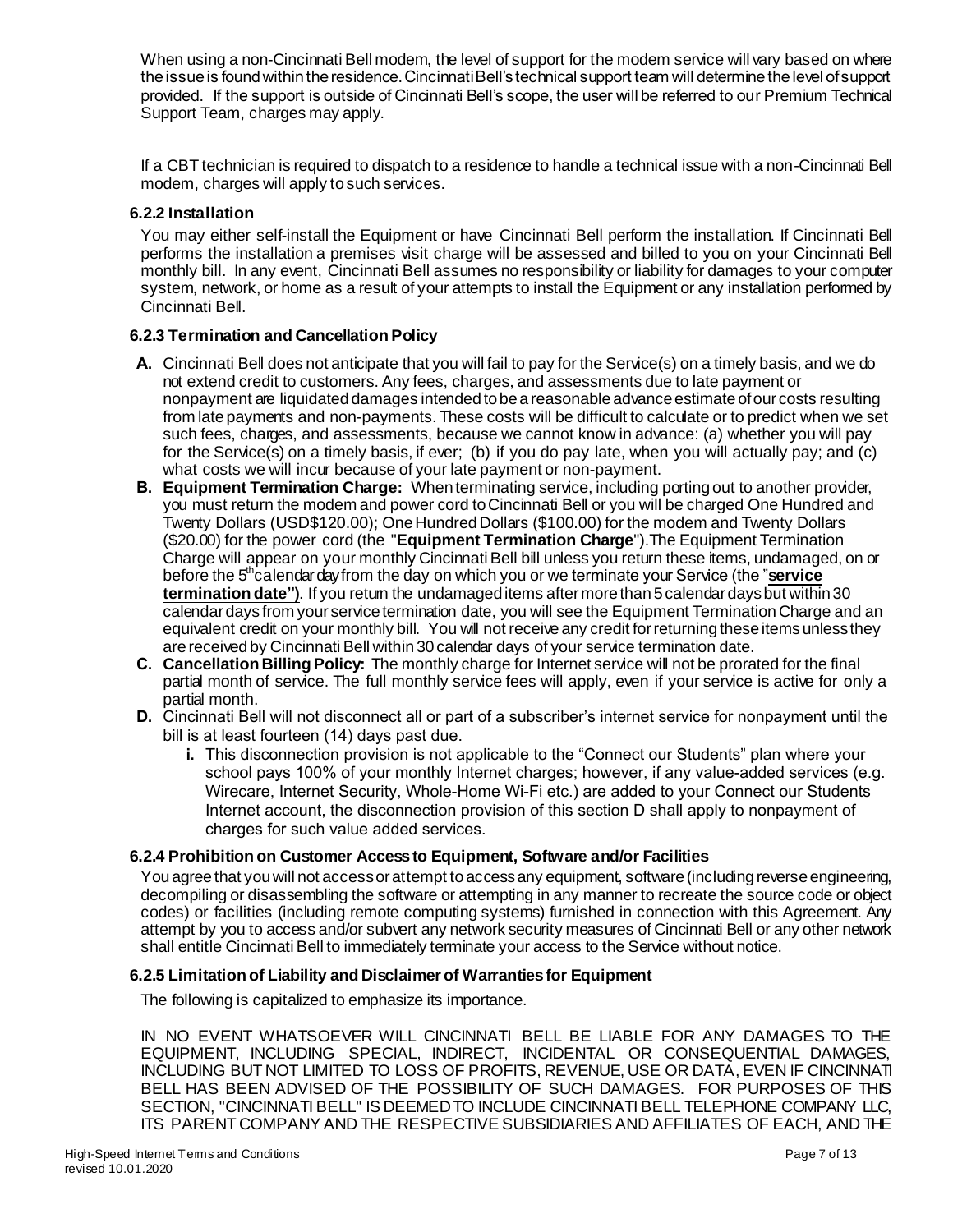DIRECTORS, OFFICERS, EMPLOYEES, AGENTS, REPRESENTATIVES, SUBCONTRACTORS AND SUPPLIERS OF EACH OF THEM.

THE EQUIPMENT IS PROVIDED ON AN "AS IS" BASIS WITHOUT WARRANTIES OF ANY KIND, EITHER EXPRESS OR IMPLIED, INCLUDING THE IMPLIED WARRANTY THAT THE EQUIPMENT IS REASONABLY FIT FOR THE PURPOSE FOR WHICH IT IS TO BE USED AND THE IMPLIED WARRANTIES OF MERCHANTABILITY AND FITNESS FOR A PARTICULAR PURPOSE, UNLESS SUCH WARRANTIES ARE LEGALLY INCAPABLE OF EXCLUSION.

By using the Service you are agreeing to these terms. This limitation of liability and these dis claimers of warranties allocate the risks of the Agreement between us and you. This allocation is reflected in the pricing of the Services and is an essential element of the basis of the bargain between us.

### **6.3. Software Agreements**

### **6.3.1 ZoomTown Installation Software**

For installation and support purposes, Cincinnati Bell may elect to install software ("**ZoomTown Installation Software**") on your computer to facilitate troubleshooting and the distribution and maintenance of desktop support. During installation, the ZoomTown Installation Software may read the following information from your computer operating system (hereinafter "**Computer Information**"): (i) Operating system name and version; (ii) total amount of RAM; (iii) amount of free disk space; (iv) network information;; (v) NIC card type; and (vi) processor name and type. After reading the Computer Information, the ZoomTown Installation Software will upload all of the Computer Information into a single log file which will be stored on your computer operating system and the ZoomTown server and network.

With regard to the use and performance of the ZoomTown Installation Software, please consider the following:

- 1. ZoomTown Installation Software is licensed as a single product. Its component parts may not be separated or reverse engineered, decompiled, and disassembled.
- 2. JAVA SUPPORT: The ZoomTown Installation Software may contain support for programs written in java. Java technology is not fault tolerant.
- 3. LIMITATION OF LIABILITY: Cincinnati Bell is not liable for any special, incidental, indirect, or consequential damages whatsoever (including, without limitation, damages for loss ofbusiness profits, business interruption, loss of business information, or any other pecuniary loss) arising out of the use of or inability to use the ZoomTown Installation Software or the provision of or failure to provide support services, even if Cincinnati Bell has been advised of the possibility of such damages. Please see also paragrap[h 6.2.5 above](#page-6-0).
- 4. Intellectual Property Rights: All copyrights, trademarks, patents, and/or other proprietary rights ("Intellectual Property Rights") in the ZoomTown Installation Software (including but not limited to any images, photographs, animations, video, audio, music, text, and "applets" incorporated into the ZoomTown Installation Software), the accompanying printed materials, and any copies of the ZoomTown Installation Software are owned by Cincinnati Bell. All title and intellectual property rights in and to the content that may be accessed through use of the ZoomTown Installation Software is the property of Cincinnati Bell or other third parties and may be protected by applicable copyright or otherintellectual property laws and treaties. You may not copy the printed materials accompanying the ZoomTown Installation Software. You must respect the intellectual property rights of others while using the Services. Please see also paragrap[h 5.1.2 above.](#page-4-0)

### **6.3.2 Third Party Software**

As described above, components of the ZoomTown Installation Software and other maintenance applications may incorporate third party software, and your installation of the software and use of the Service indicates your acceptance of the license agreement(s) of each. Third party software agreements currently in effect are:

 Sun Microsystems, Inc. Binary Code License Agreement JAVA(tm) RUNTIME ENVIRONMENT VERSION 1.18-00[4 http://java.sun.com/products/jdk/1.1/jre/LICENSE](http://java.sun.com/products/jdk/1.1/jre/LICENSE)

### **7. Networking**

### **7.1 Networks or Equipment not supplied or installed by Cincinnati Bell**

The ZoomTown/Fioptics Helpdesk does not advise or assist with networks or equipment related to networks not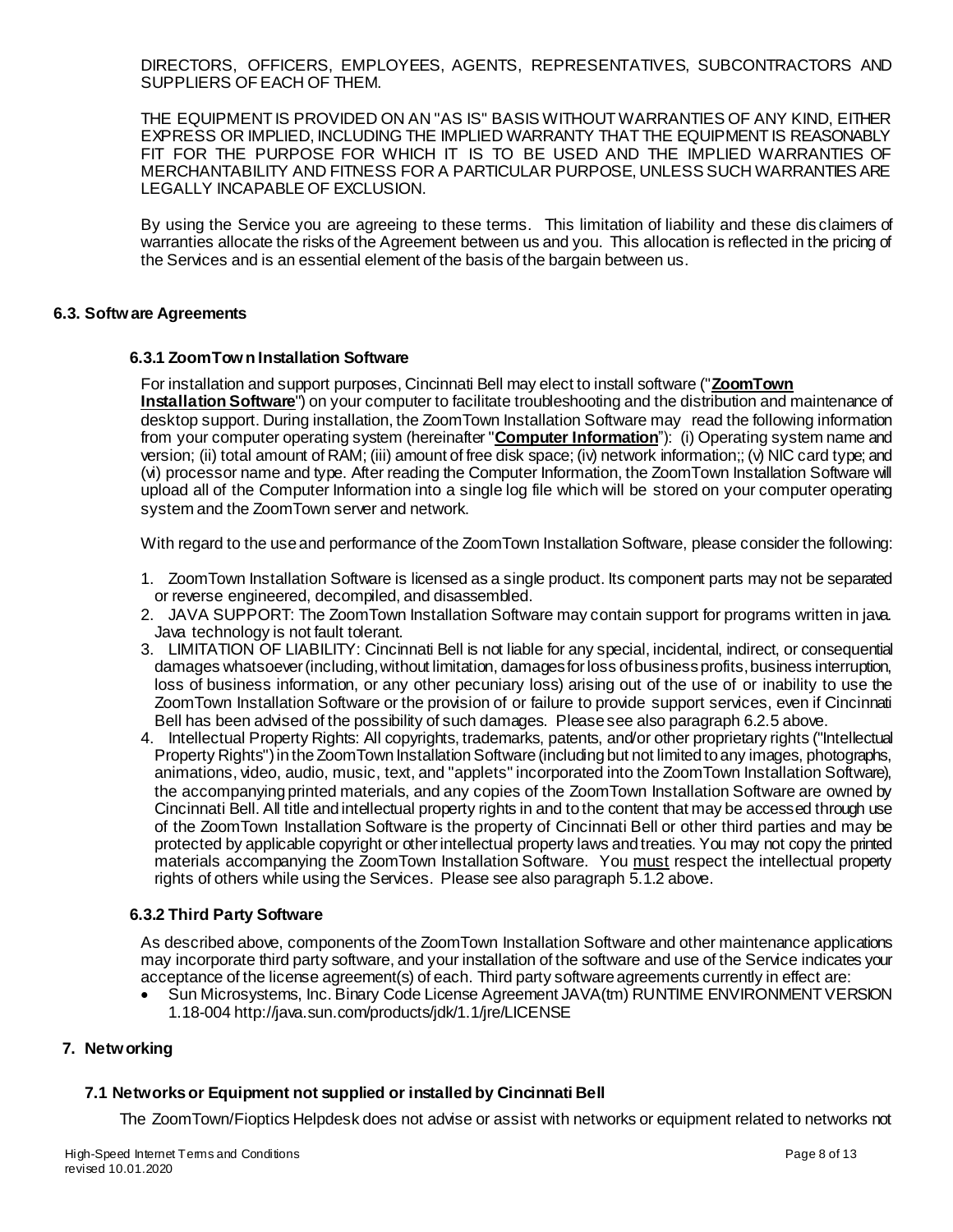supplied or installed by Cincinnati Bell. Customer inquiries regarding networking should be directed to third party computer technicians and network equipment manufacturers.

## **7.2 Networksand Equipment supplied or installed by Cincinnati Bell**

The ZoomTown/Fioptics Helpdesk offers technical support for networks and equipment supplied or installed by Cincinnati Bell. Subscribers can reach the ZoomTown Help Desk by calling 513-397-HELP (513-397-4357) or via the web at: https://www.cincinnatibell.com/help-center/internet. Subscribers can reach the Fioptics Help Desk by calling 513-565-9890 or via the web at: [https://www.cincinnatibell.com/help-center/internet /](https://www.cincinnatibell.com/help-center/internet%20/). Cincinnati Bell networks and equipment are subject to the specific terms and conditions of the relevant contract(s), terms of service and/or other customer agreement established and agreed to at the time of purchase and/or installation of each.

During troubleshooting sessions where networked computers are present, the ZoomTown/Fioptics Helpdesk technician will ask the customer to disconnect their networked equipment from the Equipment and directly connect the hardware to one Windows-based or Apple computer. Doing so will help the technician diagnose issues with the Equipment at the customer's premises. Failure to comply with the ZoomTown/Fioptics technician's request in this matter will release Cincinnati Bell from responsibility for further diagnosis, and customer hereby expressly assumes all liability and risk of loss in exchange for the assistance from the Helpdesk.

### **8. Service Speed**

ZoomTown and Fioptics Services come in a variety of speeds. The availability of some service speeds may depend on the location of facilities in your neighborhood and on your street. Not all service speeds are available in all areas. Cincinnati Bell does not guarantee that the Service, Equipment, or other equipment authorized by Cincinnati Bell for use in connection with the Service will perform at a particular speed, bandwidth, or data throughput rate, or will be uninterrupted, error-free, secure, or free of viruses, worms, disabling code or conditions, or the like. The speed measurement advertised by Cincinnati Bell refers to the Internet access speed provisioned to a subscriber on a per-line and not a per-device basis. The actual speed realized by the subscriber may vary based on a variety of factors including, but not limited to: the capabilities or limitations of the customer's computer, network, or other device; the number of computers or other devices in use in the customer's home network; concurrent use of Internet access and a TV video on demand service, which consumes Internet access bandwidth; the means of connecting to the Cincinnati Bell network (e.g., the condition of the home's inside wiring or the type and condition of WiFi router); the distance of the home from the Cincinnati Bell broadband network aggregation point or the type of Cincinnati Bell network facilities present in a given location; network congestion; and the performance of the content and application providers the consumer is accessing, as well as the performance of their respective host network(s).

### **9. Subscriber Electronic Mail Account Policy**

### **9.1. Amount and Duration of Customer Email Storage;**

Cincinnati Bell reserves the right to limit in its sole and absolute discretion the space allocated for storage of your electronic mail and the duration of time for which it will be preserved, and reserves the right to refuse to accept delivery of any email messages and permanently delete from our mail servers any customer data that causes a customer to exceed these limitations, as amended from time to time. As of the effective date of these terms, Cincinnati Bell does not limit the quantity or duration of the email storage space it provides its customers.

### **9.2. Account Inactivity**

If you do not log in to your email account via WebMail or POP3 Access for more than 90 days your account may be categorized as inactive. With respect to inactive accounts, Cincinnati Bell reserves the right to delete subscriber electronic mail, to include opened and unopened mail, and to return incoming mail as "undeliverable". Inactive accounts may be reactivated. However, deleted mail is not recoverable.

#### **9.3. Unsolicited Commercial Email**

As a subscriber to the Service, you agree that you will not send Unsolicited Bulk Email (UCE) or "SPAM", or Commercial advertisements in USENET Newsgroups not intended for that purpose without the prior written consent of Cincinnati Bell. You understand that Cincinnati Bell may, in its sole discretion, immediately terminate your Account and access to the Service without notice if you send UCE, SPAM, or commercial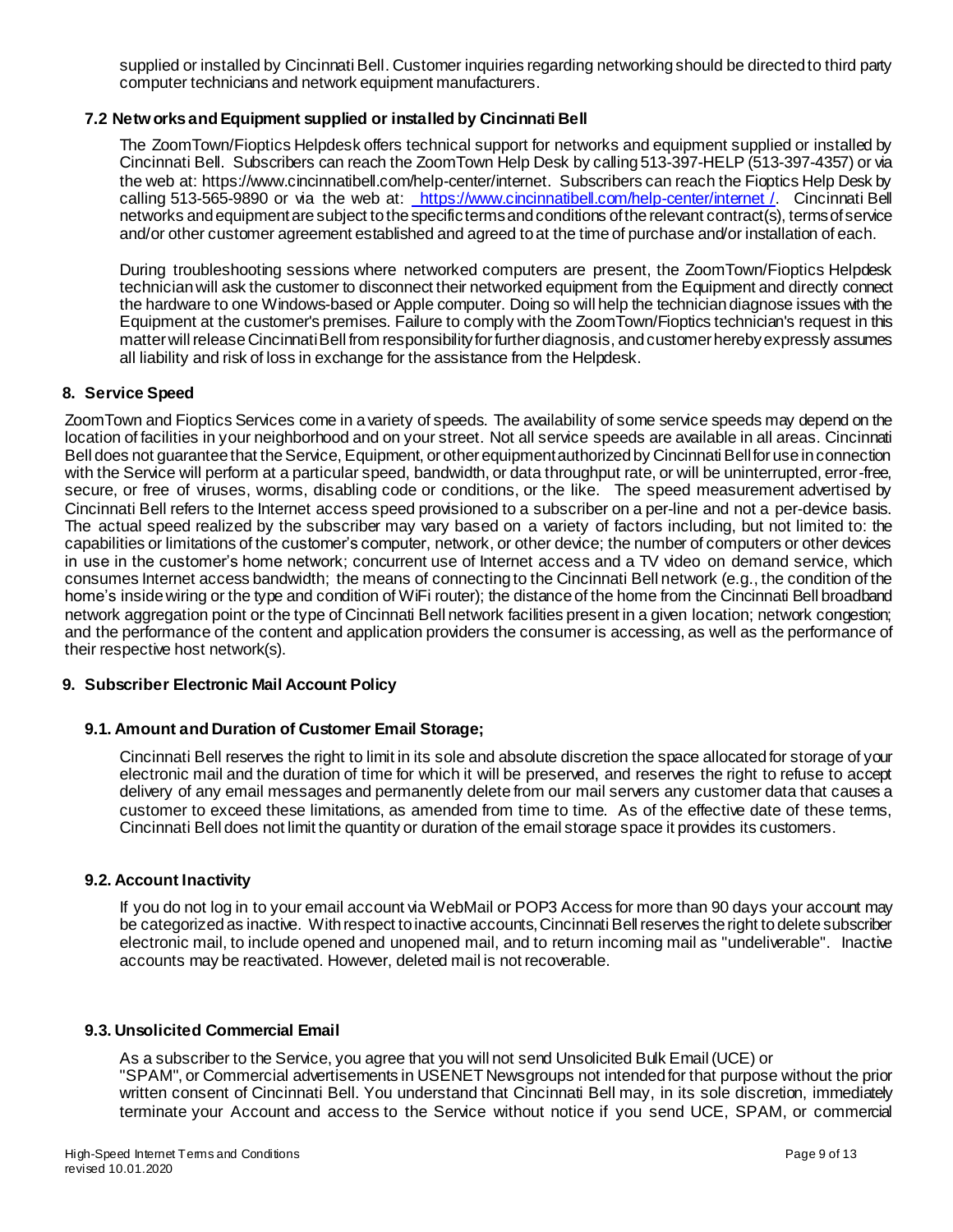advertisements in the USENET News groups.

This "Electronic Mail Policy" incorporates the entirety of this Agreement, but please see the "Acceptable Use Policy" at paragraph [3 above,](#page-0-0) for more detail.

## **10. Disclaimer of Warranties; Limitation of Liability**

The following is capitalized to emphasize its importance.

YOU EXPRESSLY AGREE BY YOUR USE OF THE SERVICE THAT YOUR USE OF THE SERVICE, ITS CONTENT, AND RELATED SERVICES AVAILABLEONORLINKEDTO THE CINCINNATI BELL, ZOOMTOWN, OR FIOPTICS WEB SITE ARE PROVIDED TO YOU "AS IS" AND WITHOUT WARRANTIES OF ANY KIND, EITHER EXPRESS OR IMPLIED, INCLUDING BUT NOT LIMITED TO THE IMPLIED WARRANTIES OF MERCHANTABILITY, FITNESS FOR A PARTICULAR PURPOSE, OR NON-INFRINGEMENT.

CINCINNATI BELL DOES NOT WARRANT THAT ANY OF THE SERVICE, EQUIPMENT, OR OTHER EQUIPMENT AUTHORIZED BY CINCINNATI BELL FOR USE IN CONNECTION WITH THE SERVICE WILL PERFORM AT A PARTICULAR SPEED, BANDWIDTH OR DATA THROUGHPUT RATE, OR WILL BE UNINTERRUPTED, ERROR-FREE, SECURE, OR FREE OF VIRUSES, WORMS, DISABLING CODE OR CONDITIONS, OR THE LIKE. CINCINNATI BELL SHALL NOT BE LIABLE FOR LOSS OF YOUR DATA, OR IF CHANGES IN OPERATION, PROCEDURES, OR SERVICES REQUIRE MODIFICATION OR ALTERATION OF YOUR EQUIPMENT (INCLUDING ANY OTHER EQUIPMENT AUTHORIZED BY CINCINNATI BELL FOR USE IN CONNECTION WITH THE SERVICE), RENDER THE EQUIPMENT OBSOLETE OR OTHERWISE AFFECT ITS PERFORMANCE.

Cincinnati Bell is not responsible and shall not be liable for the listings or the advertisements contained on the Web Site, and Cincinnati Bell does not:

- Guarantee the accuracy, completeness, usefulness or adequacy of any other web sites, services, goods or advertisements that may be linked to the Web site;
- Make any endorsement, express or implied, of any other web sites, services, goods or advertisements that may be linked to the Web Site;
- Check for licenses with respect to licensed professions or trades prior to publishing advertisements and does not assume the responsibility for monitoring the use of trademarks, certifications, or other rights of third parties; NOR
- Warrant that the Service will be uninterrupted or error-free or that defects in the Service will be corrected. The Service and any Equipment or software made available are provided on an "as is" basis.

IN NO EVENT SHALL CINCINNATI BELL NOR ITS AFFILIATES BE LIABLE FOR ANY DAMAGES WHATSOEVER, INCLUDING SPECIAL, INDIRECT, CONSEQUENTIAL, OR INCIDENTAL DAMAGES FOR: (I) BUSINESS INTERRUPTION, OR LOSS OFPROFITS, REVENUE, USEORDATA,WHETHERBROUGHT INCONTRACTOR TORT, ARISING OUT OF OR CONNECTED WITH THE SERVICE, WEB SITE, OR THE USE, RELIANCE UPON, OR PERFORMANCE OF ANY MATERIAL CONTAINED IN OR ACCESSED FROM THE WEB SITE, EVEN IF CINCINNATI BELL OR ITS AUTHORIZED REPRESENTATIVES HAVE BEEN ADVISED OF THE POSSIBILITY OF SUCH DAMAGES; AND/OR (II) ANY CLAIM ATTRIBUTABLE TO ERRORS, OMISSIONS, OR OTHER INACCURACIES IN THE SERVICE AND/OR MATERIALS OR INFORMATION DOWNLOADED THROUGH OR HYPERLINKED FROM THE SERVICE.

For purposes of this section, "Cincinnati Bell" is deemed to include: Cincinnati Bell Telephone Company LLC; its parent company; the respective subsidiaries and affiliates of each; and the directors, officers, employees, agents, representatives, subcontractors, and suppliers of each of them.

By using the Service you are agreeing to these terms. This limitation of liability and these disclaimers of warranties allocate the risks of the Agreement between us and you. Cincinnati Bell relies on this allocation, which is reflected in the pricing of the Services, and is an essential element of the basis of the bargain between us.

### **11. Indemnification**

You agree to defend, indemnify, and hold harmless Cincinnati Bell, its affiliated companies and their respective directors, officers, employees and agents from all liabilities, actions, suits, proceedings, claims, damages and expenses, including without limitation, reasonable attorney's fees, arising from or relating to your use of the Service, the Web Site and your Account. Cincinnati Bell reserves the right, at its own expense, to assume the exclusive defense and control of any matter otherwise subject to indemnification by you hereunder, and in such event, you shall have no further obligation to provide indemnification for such matter.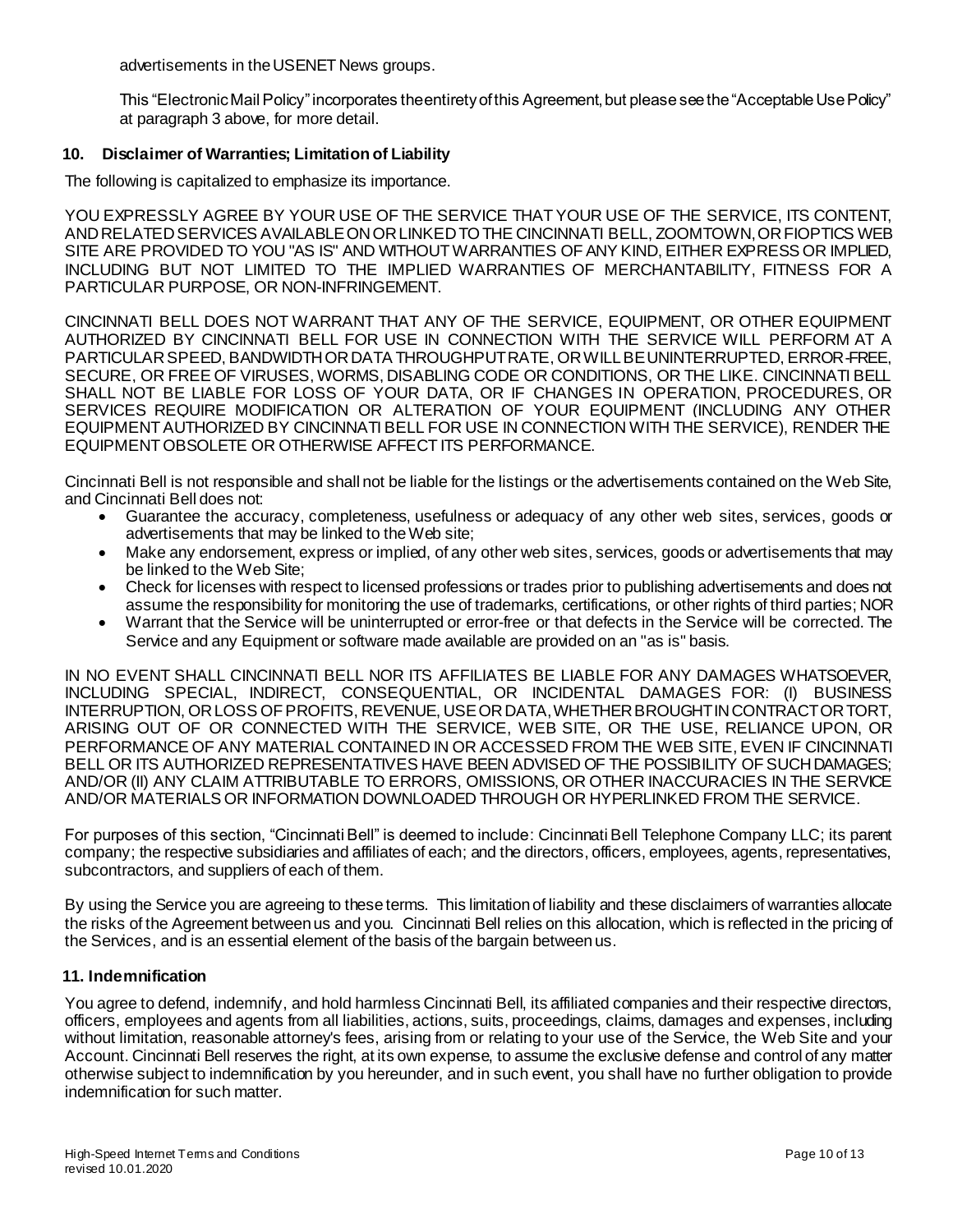## **12. Resolution of Disputes**

Please read this section carefully. It affects rights that you may otherwise have. It provides for resolution of most disputes through arbitration instead ofcourt trials and class actions. Arbitration is final and binding and subject toonly very limited review by a court. This arbitration clause shall survive termination ofthis agreement.

### **12.1.Binding Arbitration**

This provision is intended to be interpreted broadly to encompass all disputes or claims arising out of our relationship. Any dispute or claim, including those against any of our subsidiary, parent, or affiliate companies, arising out of or relating to this Agreement, our Privacy Policy, our Acceptable Use Policy, or the Service or any equipment used in connection with the Service (whether based in contract, tort, statute, fraud , misrepresentation or any other legal theory) will be resolved by binding arbitration except that (1) you may take claims to small claims court if they qualify for hearing by such a court, or (2) you or we may choose to pursue claims in court if the claims relate solely to the collection of any debts you owe to us.

### **12.2. Arbitration Procedures**

You must first present any claim or dispute to us by contacting Customer Care to allow us an opportunity to resolve the dispute. You may request arbitration if your claim or dispute cannot be resolved within 60 days. The arbitration of any dispute or claim shall be resolved by binding arbitration administered by the JAMS under its rules and procedures in effect when the claim is filed. The rules and procedures and other information, including information on fees, may be obtained from JAMS' website [\(www.jamsadr.com](http://www.jamsadr.com/)) or by calling JAMS at 949-224-1810. You and we agree that this Agreement evidences a transaction in interstate commerce and this arbitration provision will be interpreted and enforced in accordance with the Federal Arbitration Act and federal arbitration law. Unless you and we agree otherwise, any arbitration will take place in the county seat for the county in which your billing address is located. At either party's election, the arbitration shall be held telephonically. As set forth below, you and we both agree that any arbitration will be solely between you and Cincinnati Bell, not as part of a consolidated, class-wide, or representative claim (that is, not brought on behalf of or together with another individual's claim). An arbitrator may award any relief or damages (including injunctive or declaratory relief) that a court could award, except an arbitrator may not award relief in excess of or contrary to what this Agreement provides and may not order relief on a consolidated, class-wide, or representative basis. Except as set forth in Section 12.4, below, if any portion of this arbitration clause is determined to be inapplicable or invalid by a court, arbitrator, or state or federal agency with proper jurisdiction, then the remainder shall still be given full force and effect. Judgment on any arbitration award may be entered in any court having proper jurisdiction. Both you and we agree that all issues relating to the validity of this agreement to arbitrate will be decided by a court (including but not limited to the substantive scope of our agreement to arbitrate or whether consolidated, class-wide, or representative arbitration is allowed), and do not intend to confer any such powers on an arbitrator.

### **12.3. Costs of Arbitration**

For claims of less than \$1,000, you will be obligated to pay \$25 and we will pay all other administrative costs and fees. For claims over \$1,000 but under \$75,000, you will be obligated to pay your share of the arbitration fees, but no more than the equivalent court filing fee for a court action filed in the jurisdiction where your billing address is located. For arbitrations in excess of \$75,000, all administrative fees and expenses of arbitration will be divided equally between you and us. In all arbitrations, each party will bear the expense of its own counsel, experts, witnesses and preparation and presentation of evidence at the arbitration.

### **12.4. Waiver of Class Actions**

By this Agreement, both you and we are waiving certain rights to litigate disputes in court. You and we both agree that any arbitration will be conducted on an individual basis only and not on a consolidated, class-wide, or representative basis or the like. If for any reason any court, arbitrator, or state or federal agency with proper jurisdiction holds that this restriction is unconscionable or otherwise unenforceable, then we both agree: (i) that this agreement to arbitrate will be invalidated and terminated and the dispute must be brought in court; and (ii) you and we both waive, to the fullest extent allowed by law, any right to pursue any claims on a class or consolidated basis or in a representative capacity. In the event that this arbitration agreement is invalidated and terminated in accordance with this Section 12.4, both you and we agree to submit to the jurisdiction of the United States District Court for the Southern District of Ohio with venue in Cincinnati, Ohio, or in the alternative, to the jurisdiction of the Hamilton County Court of Common Pleas located in Cincinnati, Ohio.

## **12.5. Limitations Period**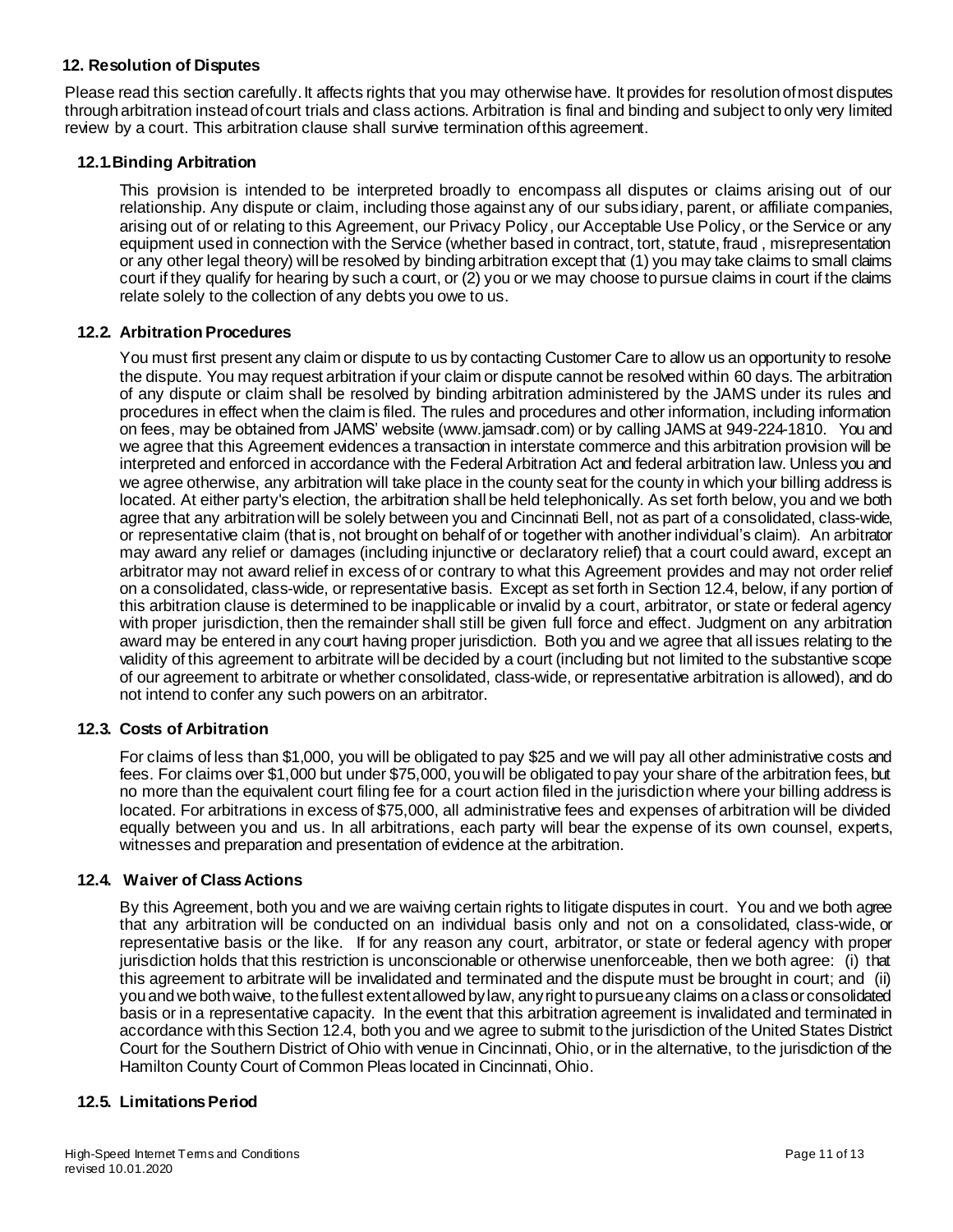Any arbitration or legal action with respect to any and all claims or causes of action related to or arising out of this Agreement must be brought within two years after the cause of action arises, or within the applicable statutory period of time, whichever is shorter. This limitations period does not apply to any given cause of action when the statutory limitations period for that cause of action cannot be waived, restricted or otherwise limited by you.

### **13. Billing**

### **13.1. Monthly Billing; "Past Due Balance"**

You agree to timely pay all monthly bills. Any amount outstanding after the due date on the Customer bill shall be deemed a "past due balance".

### **13.2. Process for Billing Disagreements**

In the event of a disagreement about a Customer bill, please contact Cincinnati Bell Customer Care at 513-565- 2210 or 888-CIN-BELL (246-2355).

Customer satisfaction is of the utmost importance to Cincinnati Bell, and it is our policy to fully investigate and resolve, to our satisfaction, all customer billing disagreements lodged within 60 days of the original due date.

Unless an investigation has been initiated through a customer inquiry, Cincinnati Bell reserves the right not to issue refunds or credits after the expiration of this 60-day period, except where required by law or regulation.

### **13.3. Late Payment Fees**

Late payment fees will be assessed on any past due balance of \$10.00 or more. For past due balances of \$10.00 but less than \$647.50, the fee will be calculated: (A) for customers with internet and video service, or only internet service or only video service, as \$12.95; and (B) for customers with home phone service, video service andinternet service, or home phone service and video service, or home phone service and internet service, as \$12.95 plus 2% of the past due internet/video balance. The fee for all past due balances of \$647.50 and greater will be calculated as 2% of the past due balance.

The late payment fee will be added to the past due balance and included in future billing cycles.

### **13.4. Promotional Discount**

Cincinnati Bell standard pricing (a "Promotion"). The specific terms of each Promotion may vary and will supersede these terms.

Generally, our Promotions consist of: a certain dollar amount discount for a certain number of months against Cincinnati Bell standard pricing; and require purchase of a certain service or bundle of services at or above a certain monthly price for a certain number of months.

Promotion(s) will end or decrease at the end of the promotional period depending on the Promotion offered. Removal or changing of Cincinnati products after receiving a Promotion could result in forfeiting the entire Promotion. Promotions are not available in all locations. Moving locations could result in change or forfeiting Promotions. Promotions may vary by location, by time of year, products available at location, whether adding a new product, sales channel offering Promotion, and products ordered.

To be eligible for Promotion(s), you must be enrolled in eBill. To sign-up for eBill sign into MyAccount or call or the Fioptics Help Desk at (513) 565-9890.

Cincinnati Bell standard pricing is subject to change. Cincinnati Bell will provide you with at least thirty (30) calendar days' prior written notice before such a change.

### <span id="page-11-0"></span>**14. Use of fiber optic technology**

When Cincinnati Bell is able to provision Service utilizing fiber optic technologies, we may in our discretion terminate your copper-based service and cease offering copper-based service to your location. In such case, Cincinnati Bell will offer you fiber-based service at the then applicable rates and terms, which may differ from your previous copper-based service rates and terms. In the event that you are under contract for a fixed-length term and Cincinnati Bell terminates or ceases to offer service to your location under this Section 14, you will not be liable to pay the Early Termination Fee.